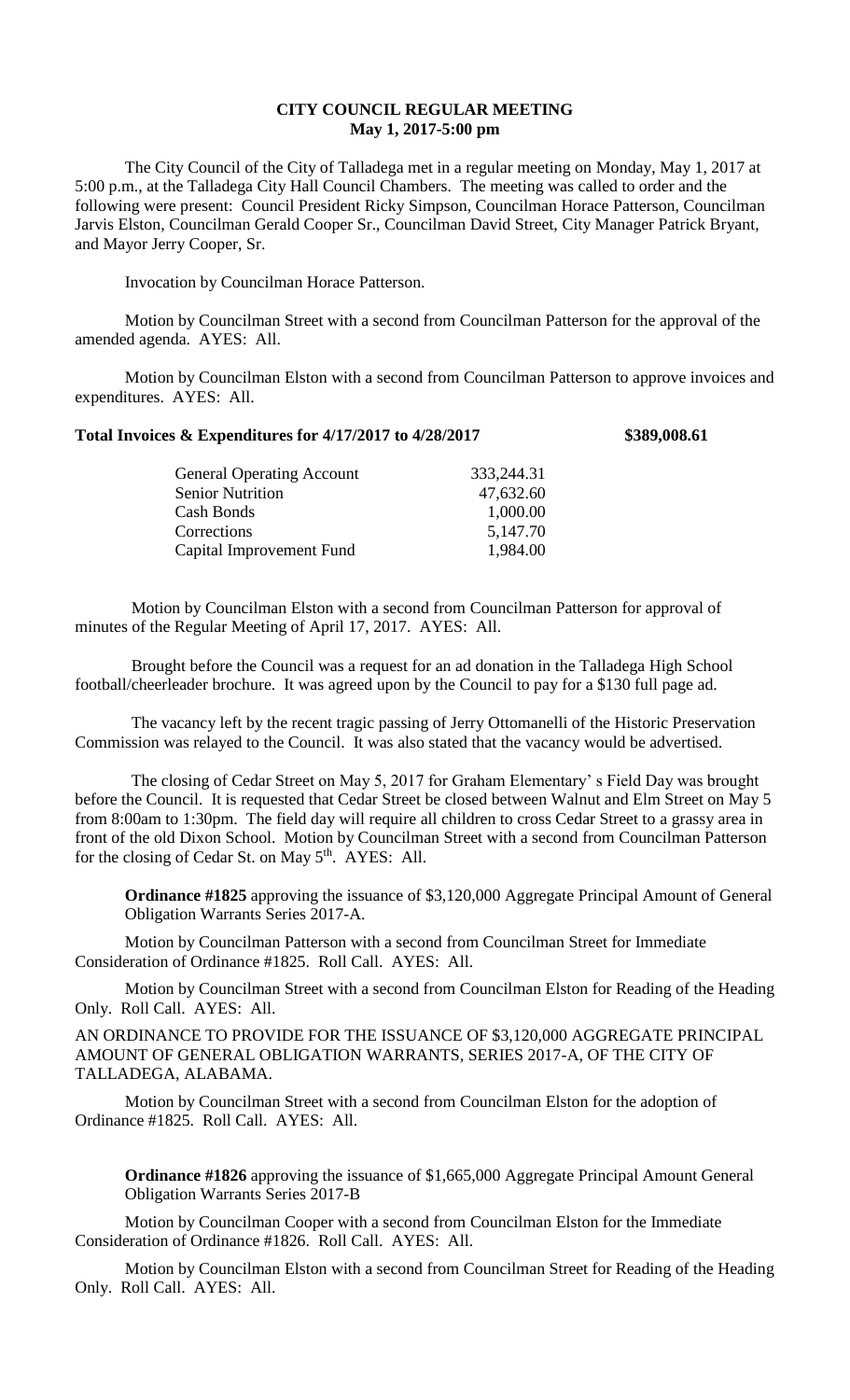## AN ORDINANCE TO PROVIDE FOR THE ISSUANCE OF UP TO \$3,120,000 AGGREGATE PRINCIPAL AMOUNT OF GENERAL OBLIGATION WARRANTS, SERIES 2017-A, OF THE CITY OF TALLADEGA, ALABAMA.

Motion by Councilman Elston with a second from Councilman Cooper for the adoption of Ordinance #1826. Roll Call. AYES: All.

**Resolution #4132** approving City's sponsorship of the Department of Education Summer Food Program for 2017.

Motion by Councilman Elston with a second from Councilman Patterson for the approval of Resolution #4132. Roll Call. AYES: All.

**Resolution #4133** approving the contract with AIDB to supply lunches for the City's Summer Food Program.

Motion by Councilman Elston with a second from Councilman Cooper for the approval of Resolution #4133. Roll Call. AYES: All.

**Resolution #4134** approving the City's participation in the FTA Section 5311 Grant Application for the Public Transportation Program for 2018 through East Alabama Regional Planning and Development Commission.

Motion by Councilman Elston with a second from Councilman Patterson for the approval of Resolution #4134. Roll Call. AYES: All.

**Resolution #4135** approving a purchase agreement with Brown & Bigelow for employee uniforms.

Motion by Councilman Elston with a second from Councilman Patterson for the approval of Resolution #4135. Roll Call. AYES: All.

**Resolution #4136** approving the surplusing of certain City property.

Motion by Councilman Street with a second from Councilman Cooper for the approval of Resolution #4136. Roll Call. AYES: All.

Motion by Councilman Elston with a second from Councilman Cooper to approve the invoices and expenditures for the Water Department. AYES: All.

| Water Department Expenditures for 4/19/17 to 4/27/17 |            | \$377,576.81 |
|------------------------------------------------------|------------|--------------|
| Operations & Maintenance                             | 154,091.12 |              |
| Revenue                                              | 215,063.09 |              |
| Capital Improvement                                  | 8,422.60   |              |

**Resolution #4137** review and accept the MWPP Annual Report for the Talladega Main Wastewater Treatment Plant.

**Resolution #4138** review and accept the MWPP Annual Report for the Talladega Brecon Wastewater Treatment Plant.

**Resolution #4139** review and accept the MWPP Annual Report for the Talladega Airport Wastewater Treatment Plant.

Motion by Councilman Cooper with a second from Councilman Patterson for the approval of Resolution #4137 to Resolution #4139. Roll Call. AYES: All.

**Resolution #4140** approving a contract with InSite Engineering for design and CEI services for the rehabilitation of the Battle Street corridor Water and Sewer system for a cost not to exceed \$60,800.00.

 Motion by Councilman Elston with a second from Councilman Patterson for the approval of Resolution #4140. Roll Call. AYES: All.

 City Manager Bryant commented that Papa John's is set to open May 11 and the Main Street Urgent Care Clinic is under construction. He also stated that the mosquito spraying is set to start tomorrow and wished to thank all involved in the Summer Food Program which is set to start June 5th.

Councilman Cooper commented that the new campground at TOP Trails opened last weekend.